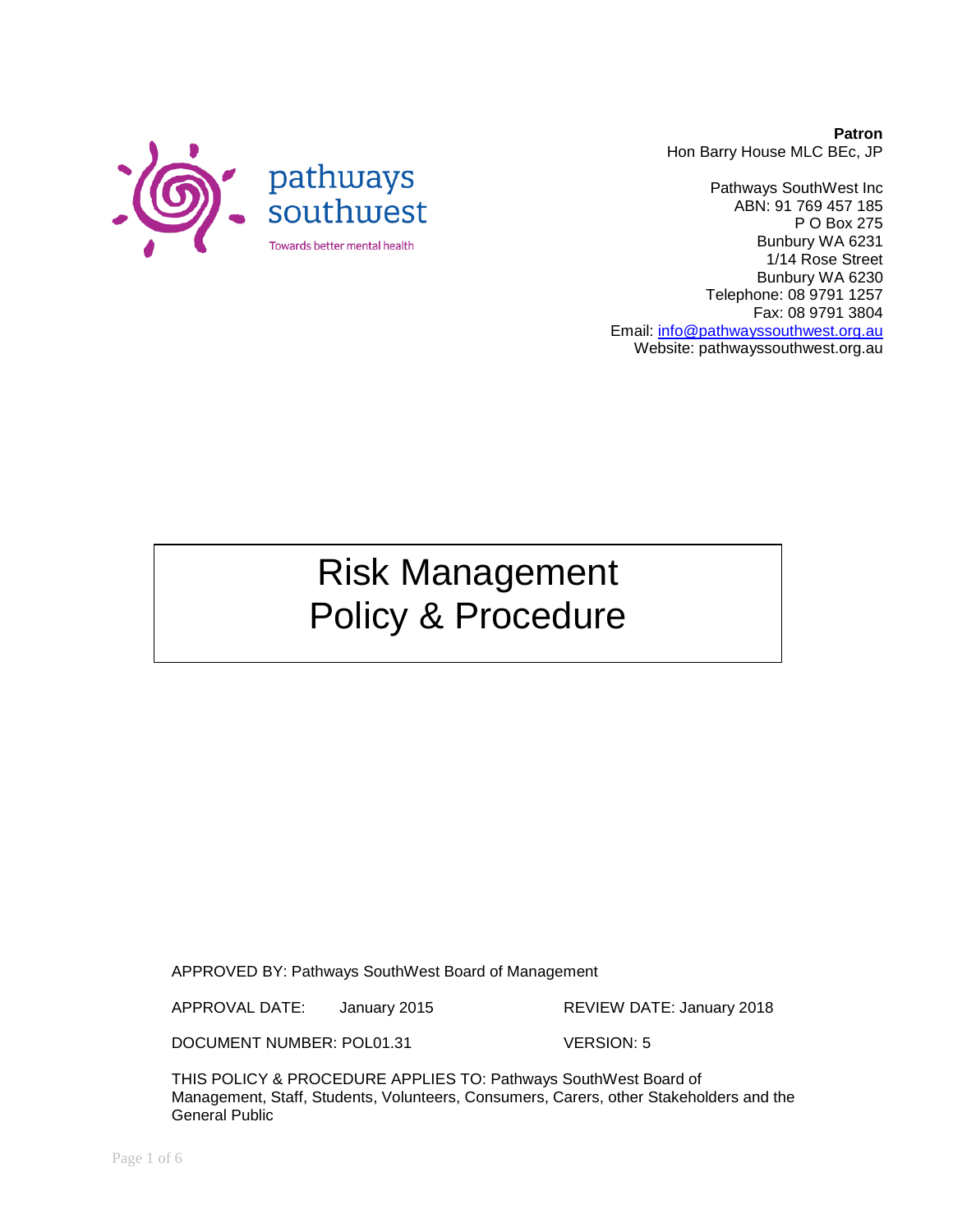# **Risk Management**

# **Policy & Procedure**

#### **Policy**

This policy is to provide a systematic view of the risks faced in the course of all organisation activities.

Every staff member of Pathways is responsible for the effective management of risk including the identification of potential risks. Management is responsible for the development of risk mitigation plans and the implementation of risk reduction strategies. Risk management processes should be integrated with other planning processes and management activities.

There is legislation in place for the management of specific risks such as Occupational Health and Safety, Equal Opportunity and Ethics. The Risk Management policy does not relieve Pathways responsibility to comply with other legislation.

#### **Procedure**

- **Establish a Context** This is the strategic, organisational and risk management context against which the rest of the risk management process in Pathways will take place. Criteria against which risk will be evaluated should be established and the structure of the risk analysis defined.
- **Identify Risks** This is the identification of what, why and how events arise as the basis for further analysis.
- **Analyse Risks -** This is the determination of existing controls and the analysis of risks in terms of the consequence and likelihood in the context of those controls. The analysis should consider the range of potential consequences and how likely those consequences are to occur. Consequence and likelihood are combined to produce an estimated level of risk.
- **Evaluate Risks -** This is a comparison of estimated risk levels against preestablished criteria. This enables risks to be ranked and prioritised.
- **Treat Risks -** For higher priority risks, Pathways is required to develop and implement specific risk management plans including funding considerations. Lower priority risks may be accepted and monitored.
- **Monitor and Review -** This is the oversight and review of the risk management system and any changes that might affect it. Monitoring and reviewing occurs concurrently throughout the risk management process.
- **Communication and Consultation -** Appropriate communication and consultation with internal and external stakeholders should occur at each stage of the risk management process as well as on the process as a whole.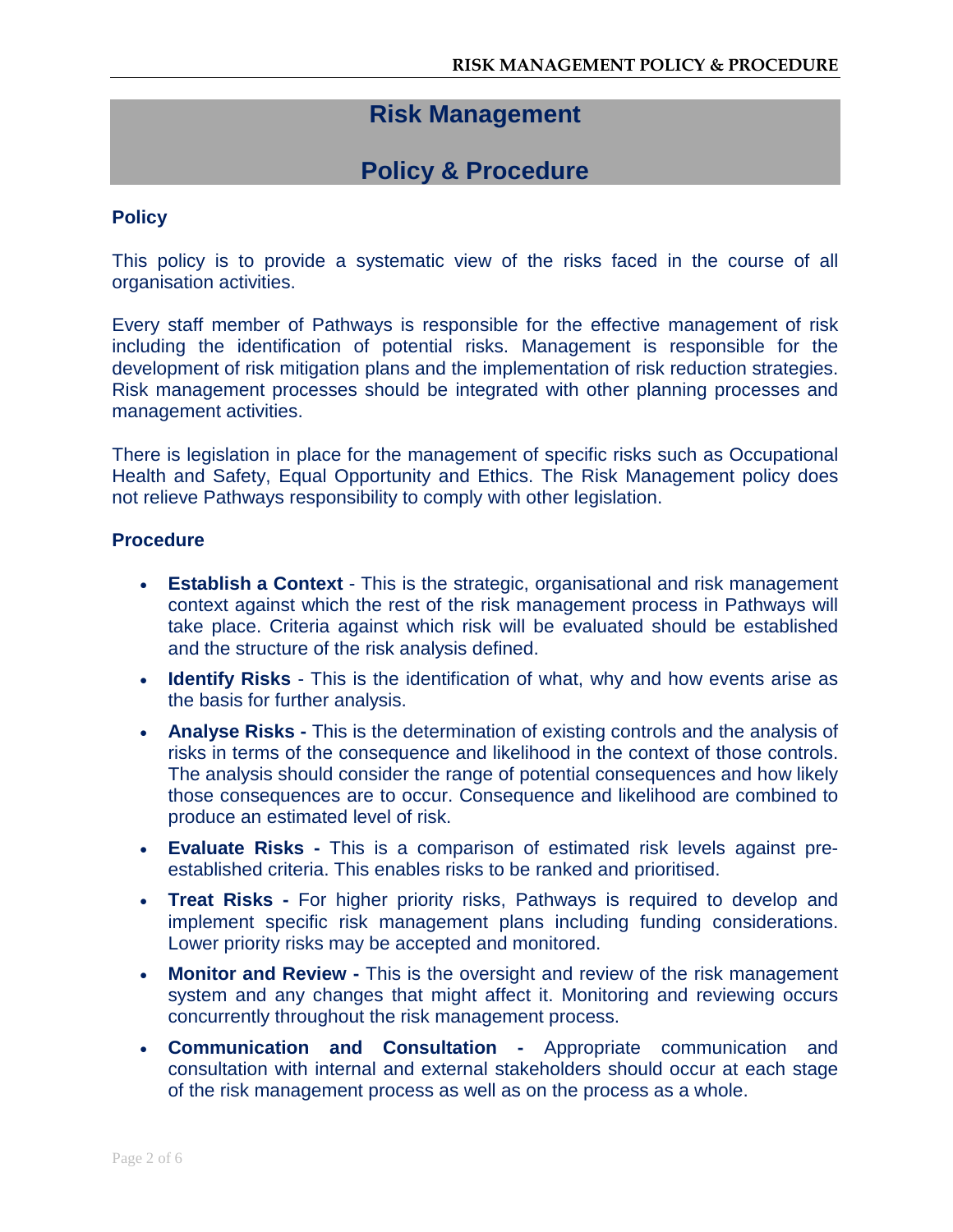The Management Team is responsible for the following:

- Ongoing maintenance of the risk register;
- Ensuring compliance with risk management procedures;
- Maintaining a program for risk reassessment and a Risk Register for Pathways. Key areas will flow from the risk management plan developed;
- Provide advice on risk management matters pertaining to Pathways Insurance portfolio and to occupational health and safety and workers' compensation issues.

# **Identifying Sources of Risk and their areas of Impact**

# **Generic Sources**

Each generic source has numerous components, any of which can give rise to a risk. Generic sources of risk include:

- Commercial and legal relationships including but not limited to contractual risk, product liability, professional liability and public liability.
- Economic circumstances these can include such sources as taxation and changes in fiscal policy.
- Human behaviour such as sabotage.
- Natural Events. These can include fire, water damage, earthquakes, vermin, disease and contamination.
- Political Circumstances such as legislative changes or changes in government policy that may influence other sources of risk.
- Technology and Technical Issues. Examples of this include innovation, obsolescence and reliability.
- Management Activity and Control such as poor safety management, the absence of control and inadequate security.
- Individual Activity including, misappropriation of funds, fraud, vandalism, illegal entry, information misappropriation and human error.

# **Areas of Impact**

A source of risk may impact on one area only or on several areas. Areas of impact include:

- Asset and resource base including personnel and CDHP housing stock,
- Income and funding agreements,
- Costs both direct and indirect,
- People,
- The community,
- Performance,
- Timing and schedule of activities,
- The environment.
- Intangibles such as reputation, goodwill and the quality of life, and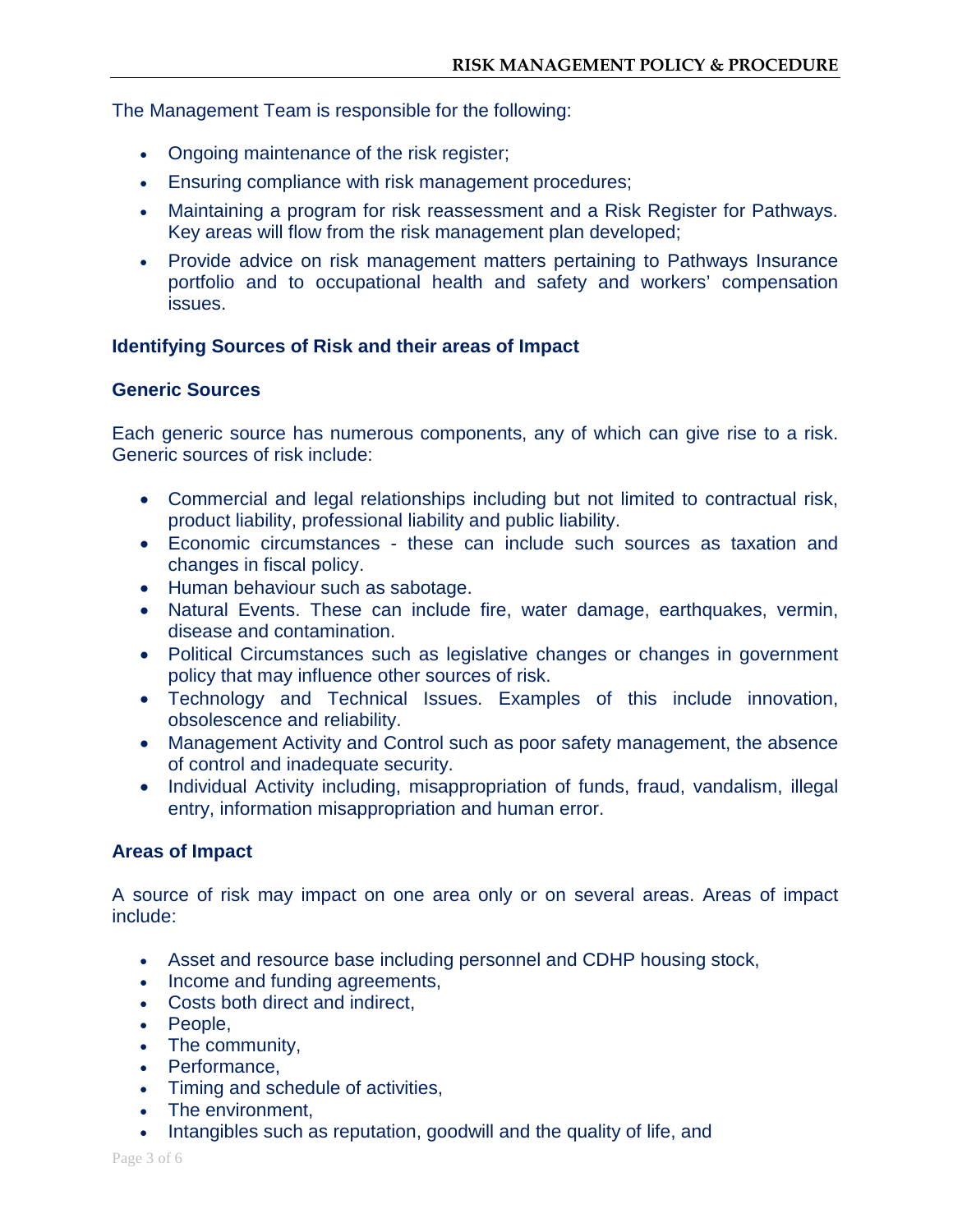• Organisational behaviour.

### **Sources of Risk and Risk Containment**

#### **Service Delivery**

• The Service Delivery Risk Management process has been developed through the National Standards for Mental Health Services 2010

#### **Financial Reporting**

• Pathways financial statements are fully compliant with Australian Accounting Standards and are audited annually by an independent auditor.

#### **Service Delivery Agreements and associated Funding**

• Pathways has a reporting requirement under the service delivery agreement with the Mental Health Department to supply outcomes and measurements on a six monthly basis.

#### **CDHP Housing Risk Management**

• Pathways has implemented a database from Alchemy Technology called SMS, which incorporates the housing program.

#### **Confidential Information – Destruction**

• Pathways confidential information destruction is outsourced in Bunbury, who under contract to pick up, transport and destroy the information. This is stored in a locked receptacle and Pathways advise the contractor of the need for the destruction.

#### **Actions to Reduce or Control Likelihood**

These include but are not limited to:

- Review and compliance programmes;
- Contract conditions;
- Formal reviews of requirements and operations;
- Inspection and process controls;
- Preventative maintenance programmes;
- Structured training and other programmes;
- Effective governance processes;
- Strategic, operational and tactical planning processes;
- Supervision.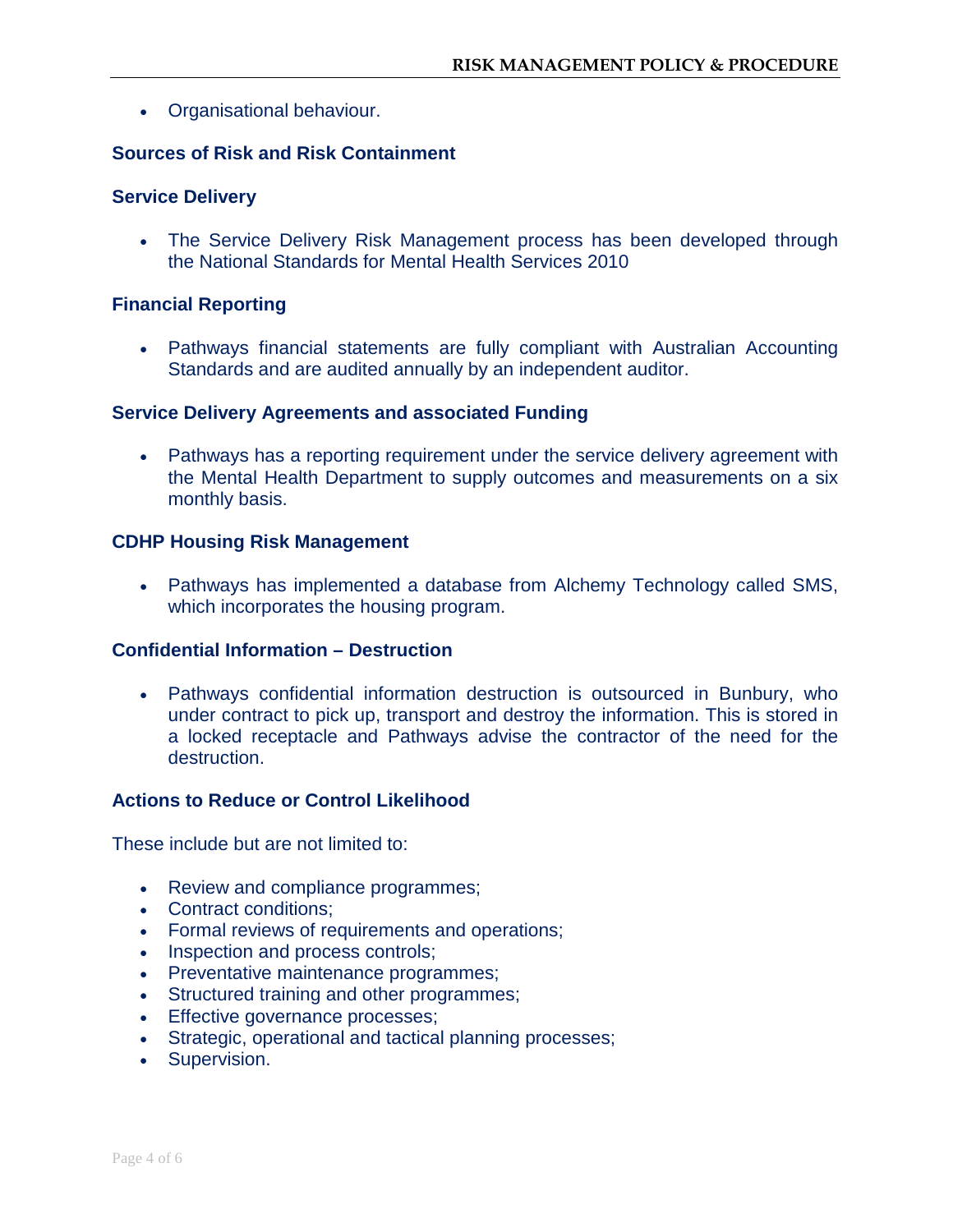#### **Procedures to Reduce or Control Consequences**

These include but are not limited to:

- Contingency planning;
- Contractual arrangements;
- Contract conditions;
- Business continuity and disaster recovery plans;
- Fraud control planning;
- Minimising exposure to sources of risk;
- Separation or relocation of activities and resources;
- Succession planning.
- Insurance; and
- Public Relations.

#### **Risk Management Documentation**

To manage risk properly, appropriate documentation (see General Risk Assessment Form) is required.

The staff members conducting or accountable for the activity shall in the first instance conduct the risk assessment and complete the documentation. The risk assessment and documentation is to be reviewed and accepted by the Line Manager.

Pathways is required to maintain risk registers as a minimum, the risk register, treatment schedule and action plan will be maintained.

For each risk identified, risks register records:

- Source;
- Nature;
- Existing controls;
- Preventative action; and
- Vulnerability to external or internal factors.

All staff must complete & sign the "Staff Code of Conduct" Form.

All new consumers will have a brief risk assessment completed as a part of the intake process, upon initial acceptance into the service.

Each staff member must ensure that they read and understand the "No Response When Home Visiting" and "Home Visiting" policies & procedures prior to visiting service users.

A risk treatment and action plan documents the managerial controls to be adopted and contains the following information:

- Who has responsibility for the implementation of the plan;
- What resources are to be used;